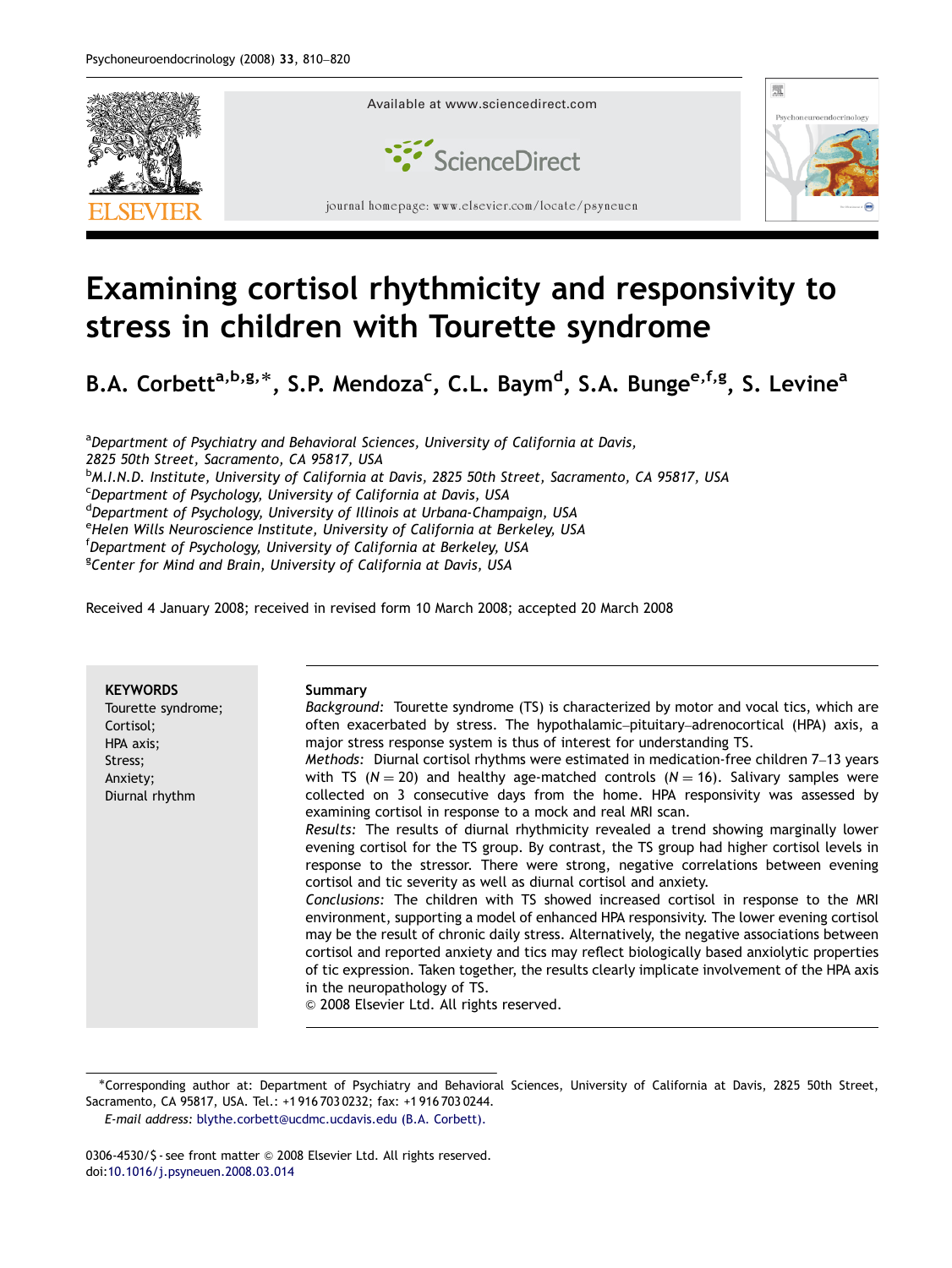## 1. Introduction

Gilles de la Tourette syndrome (TS) is a complex, highly heritable neurodevelopmental disorder characterized by the expression of motor and phonic tics. The diagnostic criteria require the expression of tics defined as sudden, rapid, recurrent, nonrhythmic, stereotyped motor movements and vocalizations [\(APA, 1994](#page--1-0)). TS usually has a childhood onset with waxing and waning symptoms and response to medication over the course of development [\(Surwillo et al., 1978\)](#page--1-0). Many individuals present with a mild-to-moderate symptom profile that is treated with education, behavioral techniques, and follow-up [\(Coffey et al., 1994](#page--1-0)). Patients with more severe symptoms often require treatment that may involve pharmacotherapeutic intervention and cognitive– behavioral therapy. TS is often accompanied by a range of co-occurring symptoms, including inattention, impulsivity, and impaired executive function ([Bruun and Budman,](#page--1-0) [1992](#page--1-0)). There is also a high preponderance of symptoms of obsessive–compulsive disorder (OCD) in TS ([McElroy](#page--1-0) [et al., 1994;](#page--1-0) [Steingard and Dillon-Stout, 1992;](#page--1-0) [Swedo and](#page--1-0) [Leonard, 1994](#page--1-0)). Further, anxiety disorders are often comorbid with TS and may be related to tic severity ([Coffey](#page--1-0) [et al., 1992](#page--1-0)).

It is commonly reported that stress-related fluctuations in symptom severity occur in all phases of TS illness ([Peterson,](#page--1-0) [1996](#page--1-0)), often in response to fatigue, emotional trauma, anxiety, or stress [\(Shapiro et al., 1988\)](#page--1-0). Premonitory urges are a sensory phenomenon that often precede motor tics [\(Banaschewski et al., 2003](#page--1-0); [Cohen and Leckman,](#page--1-0) [1992](#page--1-0); [Jankovic, 1997](#page--1-0); [Kwak et al., 2003;](#page--1-0) [Leckman and](#page--1-0) [Peterson, 1993;](#page--1-0) [Woods et al., 2005](#page--1-0)), such that patients frequently describe their tics as voluntary and intentionally produced, as a way of relieving unpleasant involuntary premonitory sensations. Voluntary tic suppression can result in a buildup of tension that some claim leads to a paradoxical rebound or outburst of tics ([Bliss, 1980](#page--1-0); [Jankovic, 1997\)](#page--1-0). However, some studies involving behavioral observation methods ([Himle and Woods, 2005](#page--1-0); [Meidinger et](#page--1-0) [al., 2005](#page--1-0); [Woods et al., 2007](#page--1-0)) and intervention techniques ([Verdellen et al., 2004](#page--1-0)) do not support the presence of a rebound effect.

A diathesis stress model proposed by [Leckman et al.](#page--1-0) [\(1984\)](#page--1-0) suggested that TS is the product of a genetic predisposition coupled with unknown environmental factors occurring at a vulnerable stage of development. An example of an environmental trigger is pediatric autoimmune neuropsychiatric disorders associated with streptococcal infection (PANDAS) that arise after exposure to streptococcal (group A beta-hemolytic streptococcal [GABHS]) infections ([Mell et al., 2005;](#page--1-0) [Swedo et al., 1998](#page--1-0); [Trifiletti and](#page--1-0) [Packard, 1999](#page--1-0)). However, other research does not support the notion that PANDAS and TS are the result of autoantibody exposure [\(Harris and Singer, 2006](#page--1-0); [Kurlan, 1998](#page--1-0); [Loiselle et al., 2004](#page--1-0); [Singer et al., 2005](#page--1-0)).

Aside from these specific etiological factors, anxiety and stress-related symptoms are consistently and intimately involved in both the maintenance and exacerbation of tics ([Lombroso et al., 1991](#page--1-0); [Peterson, 1996](#page--1-0)). Given this strong relationship between symptoms and stress-related reactivity, the hypothalamic–pituitary–adrenocortical (HPA) axis is of interest in the study of TS.

Regulation of the HPA axis involves three interrelated processes: the maintenance of a diurnal rhythm, activation in response to challenge or threat (stress response), and the restoration of basal activity via negative feedback mechanisms. One or more of these processes could be affected in TS. Additionally, the consistency of the diurnal rhythm has been considered an important factor in some neuropsychiatric disorders ([Corbett et al., 2008;](#page--1-0) [Yehuda et al., 1996](#page--1-0)).

Cortisol, the primary glucocorticoid in humans, is a principal homeostatic regulator. Its secretion follows a circadian rhythm, with high concentrations in the morning and a decline throughout the day, with the lowest levels in the evening and at night. This pattern is already welldeveloped by the third month of infancy ([Price et al., 1983](#page--1-0); [Vermes et al., 1980\)](#page--1-0). It has been suggested that individual differences in cortisol secretion, especially in the morning, may be an important variable for typically developing children ([Bartels et al., 2003](#page--1-0)) as well as children with neuropathology, such as autism ([Corbett et al., 2006](#page--1-0); [Corbett et al., 2008\)](#page--1-0).

Arguably, the best-studied aspect of the HPA axis pertains to the response to stress, and one of the most widely used biological markers of stress is an increased concentration of circulating cortisol secreted by the adrenal gland. The stress response is initiated by the release of corticotrophin releasing hormone (CRH) from the hypothalamus, which in turn stimulates the synthesis and release of adrenocorticotropic hormone (ACTH) from the anterior pituitary gland, which ultimately stimulates release of glucocorticoids, including cortisol, from the adrenal gland. Elevation in cortisol secretion occurs in response to novel, threatening, and unpredictable situations ([Gunnar and Donzella, 2002](#page--1-0); [Hennessey and Levine, 1979](#page--1-0)).

Despite the observation that tics associated with TS may be exacerbated by stress [\(Lombroso et al., 1991](#page--1-0); [Peterson,](#page--1-0) [1996](#page--1-0)), there has been a dearth of research exploring the HPA axis in TS ([Chappell et al., 1994](#page--1-0); [Sandyk, 1988](#page--1-0); [Sandyk and](#page--1-0) [Bamford, 1988;](#page--1-0) [Young et al., 1981\)](#page--1-0), and no such work in children, who are typically most strongly affected by TS.

An early case study of a patient with TS with midbrain involvement showed a normal endocrine evaluation, which included plasma cortisol [\(Sandyk, 1988](#page--1-0)). A report of six TS patients evidenced a significant rise in plasma cortisol secretion in response to naloxone challenge ([Sandyk and](#page--1-0) [Bamford, 1988](#page--1-0)). The investigators hypothesized that noradrenergic locus coeruleus receptors involved in the release of corticotropic releasing factor are hypersensitive in response to chronic and excessive opiod-noradrenergic activity in TS ([Sandyk and Bamford, 1988](#page--1-0)). However, given the lack of a direct comparison to control participants, this hypothesis awaits further investigation.

Another study ([Chappell et al., 1994](#page--1-0)) examined the stressful effects of lumbar puncture on plasma ACTH and cortisol, urinary catecholamines, and self- and clinician ratings of anxiety in 13 medication-free TS patients and 10 normal controls, ages 17–41 years. The TS patients secreted significantly more ACTH than the control subjects following lumbar puncture, as manifested by greater mean and peak ACTH levels. Using a similar protocol, adult patients with TS showed elevated corticotrophin-releasing factor (CRF) in response to lumbar puncture when compared to individuals with OCD and normal control subjects [\(Chappell et al.,](#page--1-0)